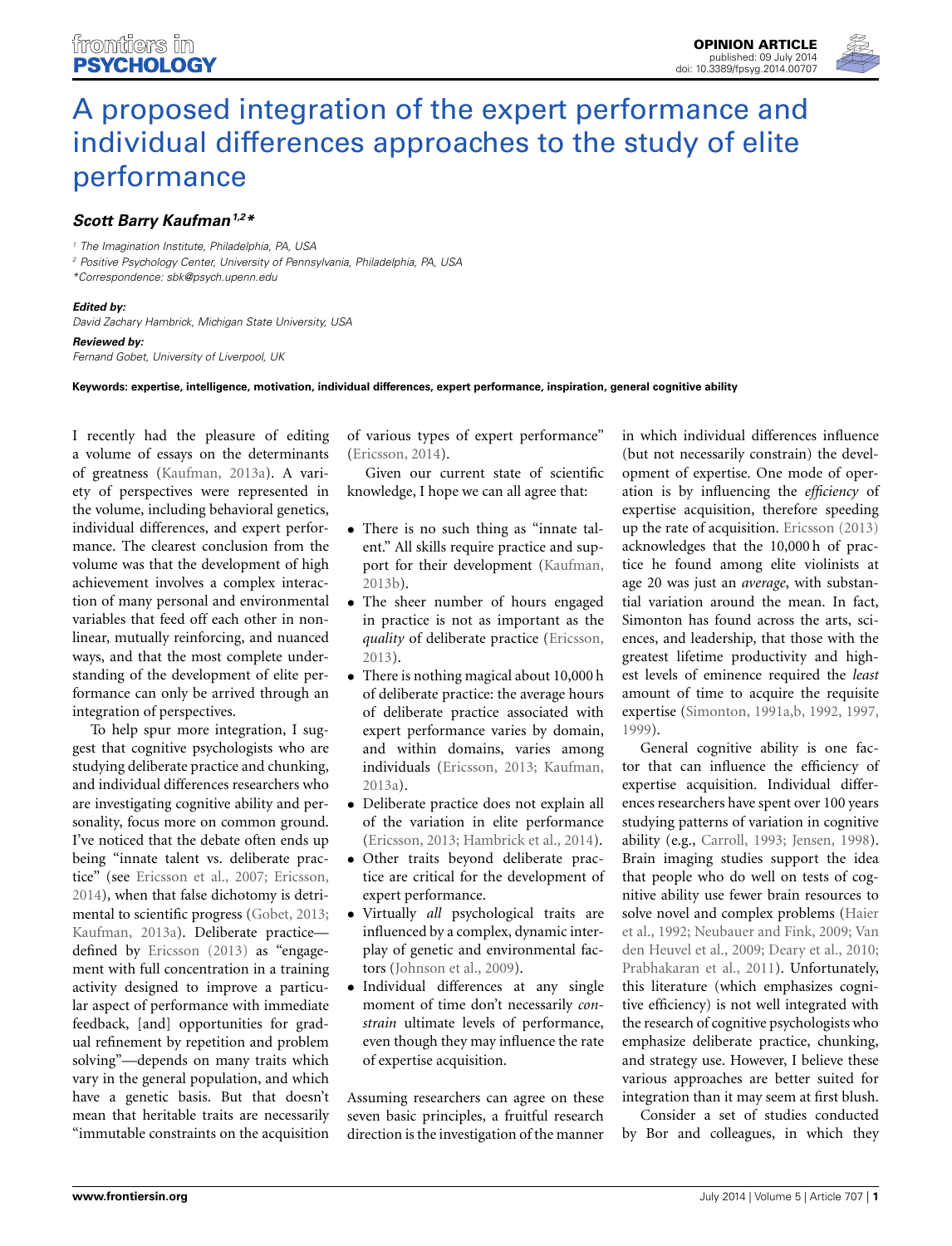found that chunking consistently activates the p[refrontal-parietal](#page-1-0) [brain](#page-1-0) [network](#page-1-0) [\(](#page-1-0)Bor et al., [2004;](#page-1-0) [Bor and Owen, 2007;](#page-1-1) [Bor,](#page-1-2) [2012](#page-1-2); [Bor and Seth](#page-1-3), [2012](#page-1-3)). [Bor and Owen](#page-1-1) [\(2007\)](#page-1-1) had participants memorize unfamiliar verbal and numerical double-digit sequences. The sequences were either *randomly arranged* (e.g., 31, 24, 89, 65) and therefore not conducive to the use of strategies—or *structured* (e.g., 57, 68, 79, 90)—which made them amenable to the use of chunking strategies. The prefrontalparietal brain network was consistently most active during the *structured* trials, even though the unstructured trials placed a higher demand on working memory, and were more difficult for participants to memorize.

The prefrontal-parietal network has also been heavily implicated on tests of working memory and general cognitive ability [\(Prabhakaran et al.](#page-2-20)[,](#page-2-21) [2000](#page-2-20)[;](#page-2-21) Jung and Haier, [2007;](#page-2-21) [Colom et al., 2009](#page-2-22)). The research of Bor and colleagues suggests that one of the primary functions of the prefrontal-parietal brain network is the conscious detection of patterns, which aids in the efficiency of learning. Indeed, [Spearman](#page-2-23) [\(1904](#page-2-23)) argued that the best measure of general cognitive ability requires grasping relationships, inferring rules, noticing similarities and differences, and "educing" (Lating for "drawing out") the relevant relations in a complex pattern. Indeed, the Ravens Progressive Matrices test—which is strongly correlated with the general cognitive ability factor—appears to measure these skills [\(Conway et al.,](#page-2-24) [2003](#page-2-24)). The Ravens test places a heavy burden on working memory because you must engage in fluid reasoning on the spot, with no external aids and often with strict time limits. However, those who have more efficient cognitive strategies for lessening the cognitive load will be at a distinct advantage in this testing environment.

Co[nsistent with this idea,](#page-2-25) Nandagopal et al. [\(2010\)](#page-2-25) had twins think aloud while they solved various tasks, including an associative learning task that is significantly correlated with general cognitive ability (see [Kaufman et al., 2009](#page-2-26)). They found that performance on tests of cognitive ability were heavily influenced by the use of strategies, and differences in strategy use on an associative learning task (which was amenable to use of strategies) explained a significant amount of the genetic influences on performance.

Their study raises the intriguing suggestion that the heritability of general cognitive ability may be due, in part, to *the ability to efficiently chunk information in working memory*. Therefore, while [Ericsson](#page-2-2) [\(2014](#page-2-2)) may be right that cognitive ability does not necessarily *constrain* the acquisition of expertise, it's still entirely possible that cognitive ability *influences* the efficiency and rate of expertise acquisition (especially when expertise acquisition draws heavily on general cognitive ability; [2014 special issue\)](#page-1-4). Consistent with this, [Meinz and Hambrick](#page-2-27) [\(2010\)](#page-2-27) found that although deliberate practice accounted for 45.1% of the variation in piano sight-reading performance among expert pianists, working memory accounted for an additional 7.4% of the variance.

Of course, cognitive efficiency isn't the only way that individual differences can influence expertise acquisition. Another mode of operation is by *sustaining the motivation to practice over an extended period of time*. [Ericsson et al.](#page-2-28) [\(1993](#page-2-28)) acknowledged this possibility when they say: "It is quite plausible, however, that heritable individual differences might influence processes related to motivation and the original enjoyment of the activities in the domain and, even more important, affect the inevitable differences in the capacity to engage in hard work (deliberate practice)" (p. 399). Even Arthur Jensen (one of the biggest proponents of general cognitive ability) once concluded that "some kind of motivational factor that sustains enormous and prolonged interest and practice in a particular skill *probably plays a larger part in extremely exceptional performance* than does psychometric *g* or the speed of elementary information processes [\(Jensen](#page-2-29), [1990](#page-2-29), p. 259, italics added)."

I believe an overlooked characteristic that influences the motivation to engage in deliberate practice is *inspiration* [\(Kaufman](#page-2-5), [2013b\)](#page-2-5). When people become inspired, they usually are inspired to realize some future image of themselves [\(Torrance, 1983](#page-2-30)). It is the clarity of this vision, and the belief that the vision is attainable, that can propel a person from apathy to engagement, and sustain the energy to engage in deliberate practice over the long haul, despite obstacles and setbacks. Indeed, Todd Thrash, Andrew Elliot, and colleagues have conducted multiple studies showing that inspiration (measured both as a trait and a motivational state) is associated with an approach motivation, positive emotions, and an increase [in creative productivity \(](#page-2-31)Thrash and Elliot, [2003](#page-2-31), [2004;](#page-2-32) [Thrash et al.](#page-2-33), [2010\)](#page-2-33).

I[n fact, in one of their studies \(](#page-2-33)Thrash et al., [2010](#page-2-33)), inspiration not only predicted the creativity of writing samples in science and poetry, but also increased the *efficiency* of the writing samples (e.g., a larger number of typed words that were retained in the final product, and less time pausing and more time writing). This raises the intriguing idea that *motivational characteristics may cause an increase in cognitive efficiency*, which would ultimately increase the rate of expertise acquisition. I believe this is a promising area for future research.

These are just a few examples of how the cognitive psychology approach to expertise and the investigation of individual differences can be more tightly integrated. To conclude: while others have suggested the importance of computer modeling for integration [\(Gobet](#page-2-3), [2013\)](#page-2-3), I have argued here that other important contributors to scientific progress are accurate framing of the issues, standing on a common ground of assumptions, and investigating the influence of traits on the development of expertise.

## **ACKNOWLEDGMENT**

Thanks to Zach Hambrick for his encouragement to submit this paper.

## **REFERENCES**

- <span id="page-1-4"></span>(2014). Acquiring expertise: ability, practice, and other influences. *Intelligence* 45, 1–124 (special issue).
- <span id="page-1-2"></span>Bor, D. (2012). *The Ravenous Brain: How the New Science of Consciousness Explains Our Insatiable Search for Meaning*. New York, NY: Basic Books.
- <span id="page-1-0"></span>Bor, D., Cumming, C. N., Scott, E., and Owen, A. M. (2004). Prefrontal cortical isnvolvement in verbal encoding strategies. *Eur. J. Neurosci.* 18, 3365–3370. doi: 10.1111/j.1460-9568.2004. 03438.x
- <span id="page-1-1"></span>Bor, D., and Owen, A. M. (2007). A common prefrontal-parietal network for mnemonic and mathematical recoding strategies within working memory. *Cereb. Cortex* 17, 778–786. doi: 10.1093/cercor/bhk035
- <span id="page-1-3"></span>Bor, D., and Seth, A. K. (2012). Consciousness and the prefrontal parietal network: insights from